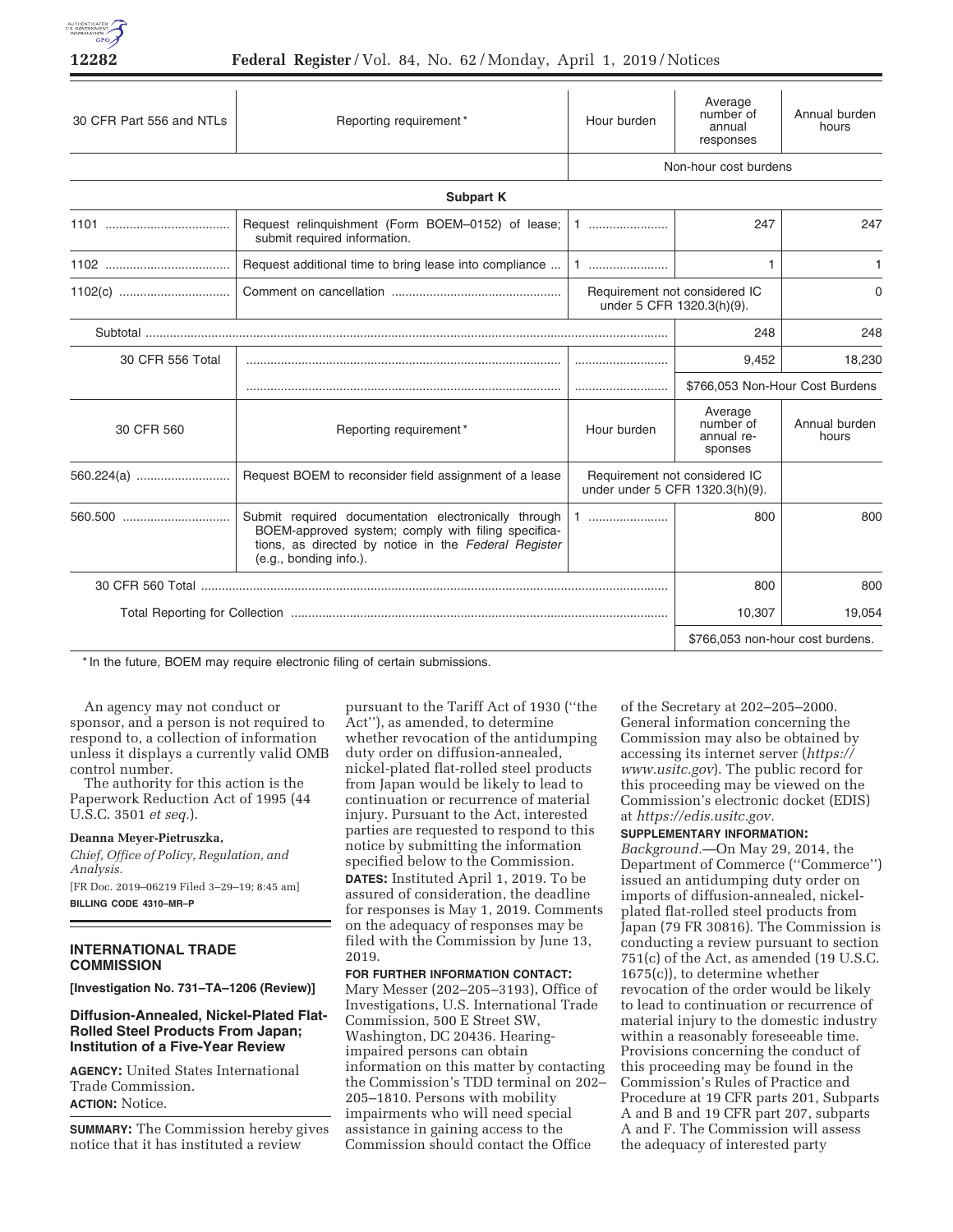responses to this notice of institution to determine whether to conduct a full review or an expedited review. The Commission's determination in any expedited review will be based on the facts available, which may include information provided in response to this notice.

*Definitions.*—The following definitions apply to this review:

(1) *Subject Merchandise* is the class or kind of merchandise that is within the scope of the five-year review, as defined by the Department of Commerce.

(2) The *Subject Country* in this review is Japan.

(3) The *Domestic Like Product* is the domestically produced product or products which are like, or in the absence of like, most similar in characteristics and uses with, the *Subject Merchandise.* In its original determination, the Commission defined a single *Domestic Like Product*  consisting of diffusion-annealed, nickelplated flat-rolled steel products, as coextensive with Commerce's scope.

(4) The *Domestic Industry* is the U.S. producers as a whole of the *Domestic Like Product,* or those producers whose collective output of the *Domestic Like Product* constitutes a major proportion of the total domestic production of the product. In its original determination, the Commission defined the *Domestic Industry* as the domestic producer of diffusion-annealed, nickel-plated flatrolled steel products.

(5) The *Order Date* is the date that the antidumping duty order under review became effective. In this review, the *Order Date* is May 29, 2014.

(6) An *Importer* is any person or firm engaged, either directly or through a parent company or subsidiary, in importing the *Subject Merchandise* into the United States from a foreign manufacturer or through its selling agent.

*Participation in the proceeding and public service list.*—Persons, including industrial users of the *Subject Merchandise* and, if the merchandise is sold at the retail level, representative consumer organizations, wishing to participate in the proceeding as parties must file an entry of appearance with the Secretary to the Commission, as provided in section 201.11(b)(4) of the Commission's rules, no later than 21 days after publication of this notice in the **Federal Register**. The Secretary will maintain a public service list containing the names and addresses of all persons, or their representatives, who are parties to the proceeding.

Former Commission employees who are seeking to appear in Commission five-year reviews are advised that they

may appear in a review even if they participated personally and substantially in the corresponding underlying original investigation or an earlier review of the same underlying investigation. The Commission's designated agency ethics official has advised that a five-year review is not the same particular matter as the underlying original investigation, and a five-year review is not the same particular matter as an earlier review of the same underlying investigation for purposes of 18 U.S.C. 207, the post employment statute for Federal employees, and Commission rule 201.15(b) (19 CFR 201.15(b)), 79 FR 3246 (Jan. 17, 2014), 73 FR 24609 (May 5, 2008). Consequently, former employees are not required to seek Commission approval to appear in a review under Commission rule 19 CFR 201.15, even if the corresponding underlying original investigation or an earlier review of the same underlying investigation was pending when they were Commission employees. For further ethics advice on this matter, contact Charles Smith, Office of the General Counsel, at 202– 205–3408.

*Limited disclosure of business proprietary information (BPI) under an administrative protective order (APO) and APO service list.*—Pursuant to section 207.7(a) of the Commission's rules, the Secretary will make BPI submitted in this proceeding available to authorized applicants under the APO issued in the proceeding, provided that the application is made no later than 21 days after publication of this notice in the **Federal Register**. Authorized applicants must represent interested parties, as defined in 19 U.S.C. 1677(9), who are parties to the proceeding. A separate service list will be maintained by the Secretary for those parties authorized to receive BPI under the APO.

*Certification.*—Pursuant to section 207.3 of the Commission's rules, any person submitting information to the Commission in connection with this proceeding must certify that the information is accurate and complete to the best of the submitter's knowledge. In making the certification, the submitter will acknowledge that information submitted in response to this request for information and throughout this proceeding or other proceeding may be disclosed to and used: (i) By the Commission, its employees and Offices, and contract personnel (a) for developing or maintaining the records of this or a related proceeding, or (b) in internal investigations, audits, reviews, and evaluations relating to the programs, personnel, and operations of

the Commission including under 5 U.S.C. Appendix 3; or (ii) by U.S. government employees and contract personnel, solely for cybersecurity purposes. All contract personnel will sign appropriate nondisclosure agreements.

*Written submissions.*—Pursuant to section 207.61 of the Commission's rules, each interested party response to this notice must provide the information specified below. The deadline for filing such responses is May 1, 2019. Pursuant to section 207.62(b) of the Commission's rules, eligible parties (as specified in Commission rule 207.62(b)(1)) may also file comments concerning the adequacy of responses to the notice of institution and whether the Commission should conduct an expedited or full review. The deadline for filing such comments is June 13, 2019. All written submissions must conform with the provisions of section 201.8 of the Commission's rules; any submissions that contain BPI must also conform with the requirements of sections 201.6, 207.3, and 207.7 of the Commission's rules. The Commission's Handbook on E-Filing, available on the Commission's website at *https://edis.usitc.gov,*  elaborates upon the Commission's rules with respect to electronic filing. Also, in accordance with sections 201.16(c) and 207.3 of the Commission's rules, each document filed by a party to the proceeding must be served on all other parties to the proceeding (as identified by either the public or APO service list as appropriate), and a certificate of service must accompany the document (if you are not a party to the proceeding you do not need to serve your response).

No response to this request for information is required if a currently valid Office of Management and Budget (''OMB'') number is not displayed; the OMB number is 3117 0016/USITC No. 19–5–428, expiration date June 30, 2020. Public reporting burden for the request is estimated to average 15 hours per response. Please send comments regarding the accuracy of this burden estimate to the Office of Investigations, U.S. International Trade Commission, 500 E Street SW, Washington, DC 20436.

*Inability to provide requested information.*—Pursuant to section 207.61(c) of the Commission's rules, any interested party that cannot furnish the information requested by this notice in the requested form and manner shall notify the Commission at the earliest possible time, provide a full explanation of why it cannot provide the requested information, and indicate alternative forms in which it can provide equivalent information. If an interested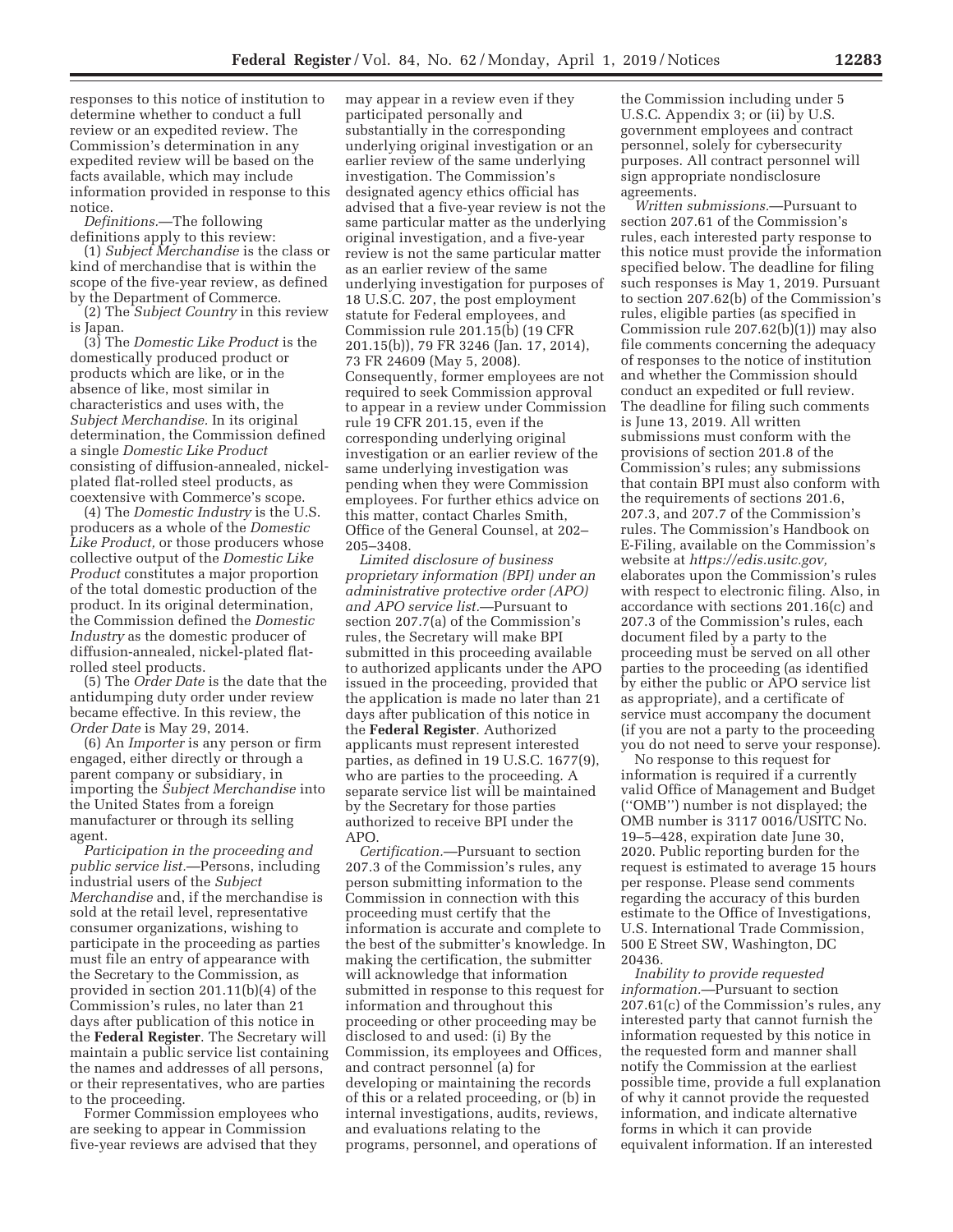party does not provide this notification (or the Commission finds the explanation provided in the notification inadequate) and fails to provide a complete response to this notice, the Commission may take an adverse inference against the party pursuant to section 776(b) of the Act (19 U.S.C. 1677e(b)) in making its determination in the review.

*Information To Be Provided in Response to This Notice of Institution:*  As used below, the term ''firm'' includes any related firms.

(1) The name and address of your firm or entity (including World Wide Web address) and name, telephone number, fax number, and Email address of the certifying official.

(2) A statement indicating whether your firm/entity is an interested party under 19 U.S.C. 1677(9) and if so, how, including whether your firm/entity is a U.S. producer of the *Domestic Like Product,* a U.S. union or worker group, a U.S. importer of the *Subject Merchandi*se, a foreign producer or exporter of the *Subject Merchandise,* a U.S. or foreign trade or business association (a majority of whose members are interested parties under the statute), or another interested party (including an explanation). If you are a union/worker group or trade/business association, identify the firms in which your workers are employed or which are members of your association.

(3) A statement indicating whether your firm/entity is willing to participate in this proceeding by providing information requested by the Commission.

(4) A statement of the likely effects of the revocation of the antidumping duty order on the *Domestic Industry* in general and/or your firm/entity specifically. In your response, please discuss the various factors specified in section 752(a) of the Act (19 U.S.C. 1675a(a)) including the likely volume of subject imports, likely price effects of subject imports, and likely impact of imports of *Subject Merchandise* on the *Domestic Industry.* 

(5) A list of all known and currently operating U.S. producers of the *Domestic Like Product.* Identify any known related parties and the nature of the relationship as defined in section 771(4)(B) of the Act (19 U.S.C. 1677(4)(B)).

(6) A list of all known and currently operating U.S. importers of the *Subject Merchandise* and producers of the *Subject Merchandise* in the *Subject Country* that currently export or have exported *Subject Merchandise* to the United States or other countries since the *Order Date.* 

(7) A list of 3–5 leading purchasers in the U.S. market for the *Domestic Like Product* and the *Subject Merchandise*  (including street address, World Wide Web address, and the name, telephone number, fax number, and Email address of a responsible official at each firm).

(8) A list of known sources of information on national or regional prices for the *Domestic Like Product* or the *Subject Merchandise* in the U.S. or other markets.

(9) If you are a U.S. producer of the *Domestic Like Product,* provide the following information on your firm's operations on that product during calendar year 2018, except as noted (report quantity data in short tons and value data in U.S. dollars, f.o.b. plant). If you are a union/worker group or trade/business association, provide the information, on an aggregate basis, for the firms in which your workers are employed/which are members of your association.

(a) Production (quantity) and, if known, an estimate of the percentage of total U.S. production of the *Domestic Like Product* accounted for by your firm's(s') production;

(b) Capacity (quantity) of your firm to produce the *Domestic Like Product* (that is, the level of production that your establishment(s) could reasonably have expected to attain during the year, assuming normal operating conditions (using equipment and machinery in place and ready to operate), normal operating levels (hours per week/weeks per year), time for downtime, maintenance, repair, and cleanup, and a typical or representative product mix);

(c) the quantity and value of U.S. commercial shipments of the *Domestic Like Product* produced in your U.S. plant(s);

(d) the quantity and value of U.S. internal consumption/company transfers of the *Domestic Like Product*  produced in your U.S. plant(s); and

(e) the value of (i) net sales, (ii) cost of goods sold (COGS), (iii) gross profit, (iv) selling, general and administrative (SG&A) expenses, and (v) operating income of the *Domestic Like Product*  produced in your U.S. plant(s) (include both U.S. and export commercial sales, internal consumption, and company transfers) for your most recently completed fiscal year (identify the date on which your fiscal year ends).

(10) If you are a U.S. importer or a trade/business association of U.S. importers of the *Subject Merchandise*  from the *Subject Country,* provide the following information on your firm's(s') operations on that product during calendar year 2018 (report quantity data in short tons and value data in U.S.

dollars). If you are a trade/business association, provide the information, on an aggregate basis, for the firms which are members of your association.

(a) The quantity and value (landed, duty-paid but not including antidumping duties) of U.S. imports and, if known, an estimate of the percentage of total U.S. imports of *Subject Merchandise* from the *Subject Country* accounted for by your firm's(s') imports;

(b) the quantity and value (f.o.b. U.S. port, including antidumping duties) of U.S. commercial shipments of *Subject Merchandise* imported from the *Subject Country;* and

(c) the quantity and value (f.o.b. U.S. port, including antidumping duties) of U.S. internal consumption/company transfers of *Subject Merchandise*  imported from the *Subject Country.* 

(11) If you are a producer, an exporter, or a trade/business association of producers or exporters of the *Subject Merchandise* in the *Subject Country,*  provide the following information on your firm's(s') operations on that product during calendar year 2018 (report quantity data in short tons and value data in U.S. dollars, landed and duty-paid at the U.S. port but not including antidumping duties). If you are a trade/business association, provide the information, on an aggregate basis, for the firms which are members of your association.

(a) Production (quantity) and, if known, an estimate of the percentage of total production of *Subject Merchandise*  in the *Subject Country* accounted for by your firm's(s') production;

(b) Capacity (quantity) of your firm(s) to produce the *Subject Merchandise* in the *Subject Country* (that is, the level of production that your establishment(s) could reasonably have expected to attain during the year, assuming normal operating conditions (using equipment and machinery in place and ready to operate), normal operating levels (hours per week/weeks per year), time for downtime, maintenance, repair, and cleanup, and a typical or representative product mix); and

(c) the quantity and value of your firm's(s') exports to the United States of *Subject Merchandise* and, if known, an estimate of the percentage of total exports to the United States of *Subject Merchandise* from the *Subject Country*  accounted for by your firm's(s') exports.

(12) Identify significant changes, if any, in the supply and demand conditions or business cycle for the *Domestic Like Product* that have occurred in the United States or in the market for the *Subject Merchandise* in the *Subject Country* since the *Order*